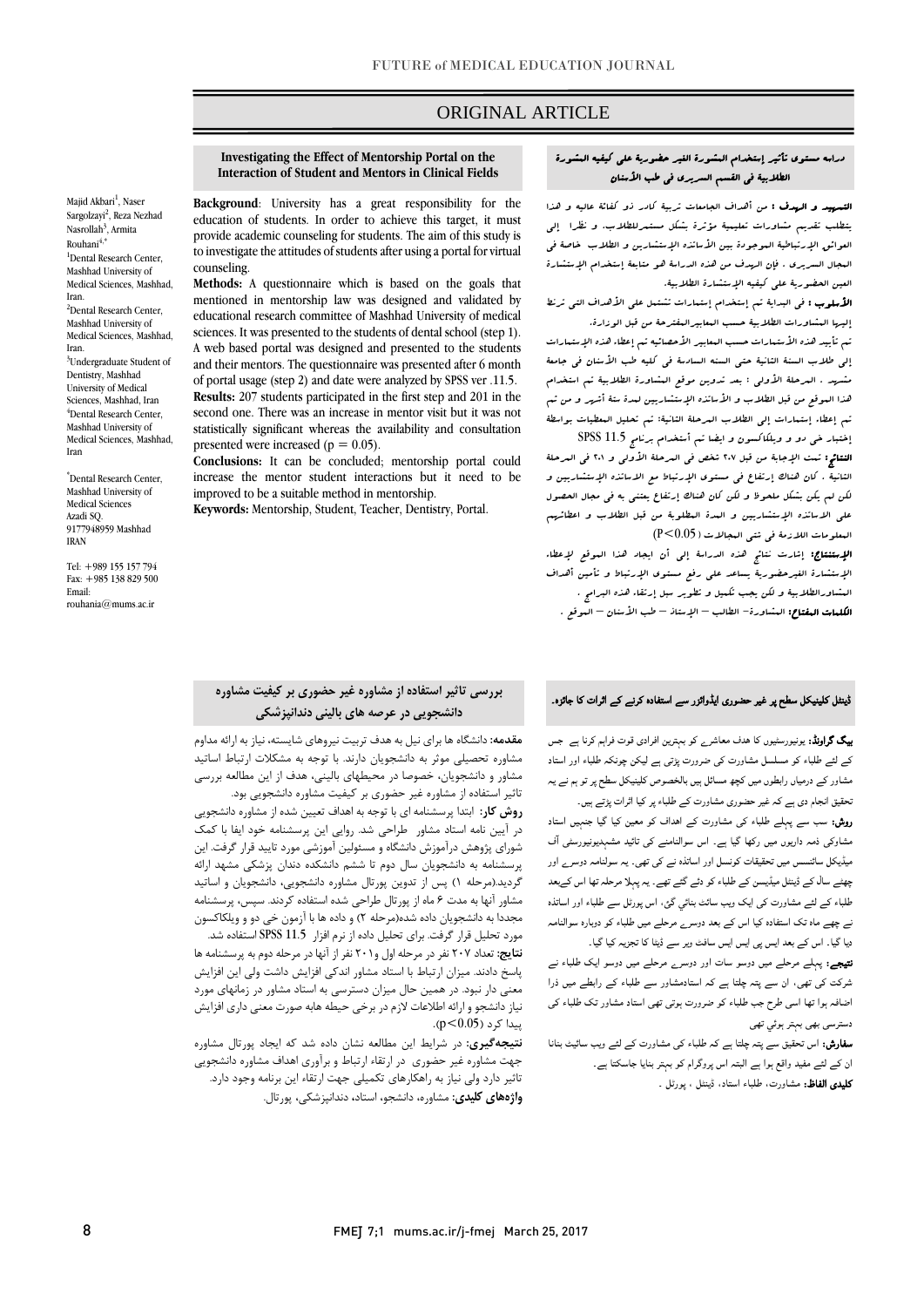## **INTRODUCTION**

Universities have a crucial role in training and educating the students. It is essential to provide educational counseling by the teachers in order to reach the mentioned goal. The studies conducted on the psychological, emotional and social problems of the students indicate the essence of counseling (1). One of the main responsibilities of faculty members is to counsel the students that are mentioned in the 44 article of employment regulations of faculty members of medical sciences (2).

Different studies have confirmed the influence of educational counseling on academic achievement (3-7). Furthermore, students' satisfaction of educational counseling is determined as one of the factors of academic achievement (8,9). Despite the need for consultation, different researches studied the status of consultation at universities and reported that unfortunately, the students do not recognize their teachers as the reliable source to meet their needs during education (10- 12).

Professional counseling was done by Frank Parsons for the first time in America in 1908. He established a professional counseling office to help the youth to find a career, consequently, he is known as the father of career counseling. The national association of career counseling was established in America in 1913 that had great impact on the enhancement of schools. The law that was enacted in England in 1944, counseling was predicted. At the beginning of 1945, the centers of professional counseling were distributed in the ministry of education in France and since 1960 there was thorough and ongoing cooperation and communication between all counseling centers for the youth. (13) In Iran, counseling and guidance commenced in 1958 and 1971 and lastly the final mentor regulation was adopted and notified in 2009 (14).

The counseling center of university can provide a wide and varied range of services including notices, contributing to grow, compatibility, decision making, solving educational, family and communications problems of students and the staff of the university (15). The studies have shown that the clinical disciplines in which the students and teachers might not be stable in the place, the primary condition to provide counseling is to make contact. A report conducted in the Medical University of Isfahan during a semester showed that 43 percent of students have had no contact and meeting with their mentors (16). Another study conducted in Kerman presented that either the students did not know the duties and status of their mentors or the teachers did not perform their duties very well (17).

The study of Dehnavieh et al, it was indicated that there should be programs to empower the mentors in order to make a good communication and have a successful counseling (18).

In accordance with the expansion of the internet and social networks, the comprehensive scientific roadmap of the country has considered the use of the facilities of internet in order to upgrade the time and quality efficiency. Since portals are created for the web environments, they are accessible with a standard browser at any time and place and could provide services and education appropriately that is very cheap and flexible with the condition of the users. (19) The students of dental school have a problem to make connections with their teachers. It seems that the internet could facilitate and increase the communication. Establishing a portal is a new method to make a virtual environment that could be an influential solution to enhance communication and counseling and teachers' supervision. The purpose of the current study was to implement and investigate the impact of virtual environment for the upgrade of counseling to the students in clinical environments.

## **METHODS**

Firstly, a questionnaire was designed in accordance with the determined purposes of mentor regulations that included the requirements of interactions between the mentor and students in the regulations (annex 1). Then, the validity was assessed by the supervisor of mentors of the school and educational deputy and the Bureau chief of Council of Education and Research Development of University. The reliability was assessed by test-retest in a group of 10 students. After the confirmation of the reliability, Cronbach Alpha – 84% was presented to the students of the second and sixth years of dental school of Mashhad University of Medical Sciences (Step 1).

In cooperation with the Cultural Department of the university, the portal was designed with a social network approach to make influential communication between students and teachers. Then, the information technology center conducted some adjustments and finally became part of the portal of students and teachers in order to make a social network communication.

Then, two workshops were held for the teachers in order to explain how to use the portal and the students were informed about the facilities of the portal.

After the establishment of the portal, the students and teachers used the portal for six months. Then, the questionnaire was distributed among the students (step 2) and the data were analyzed by Chi-square and Wilcoxon tests in the SPSS (11.5).

#### **RESULTS**

In the present study, 207 people completed the questionnaire before using the portal (step 1) and 201 students filled the questionnaire after using the portal (Step 2).

The rate of interaction with the mentor in the steps is presented in table 1. There was no significant relationship in accordance with the Chi-Square test  $(p\mathcal{D}0.05)$ .

The number of the contact of the mentor with the students is presented in table

The Chi-Square test showed no significant relationship  $(p\mathcal{D}0.05)$ .

The availability of the mentor during the completion of course selection form or the confirmation is presented in table 3.

Wilcoxon matched Test showed significant relationship  $(p=0.05)$ .

The level of the mentor' attempts to introduce the city and the courses of the university from the students' perspective is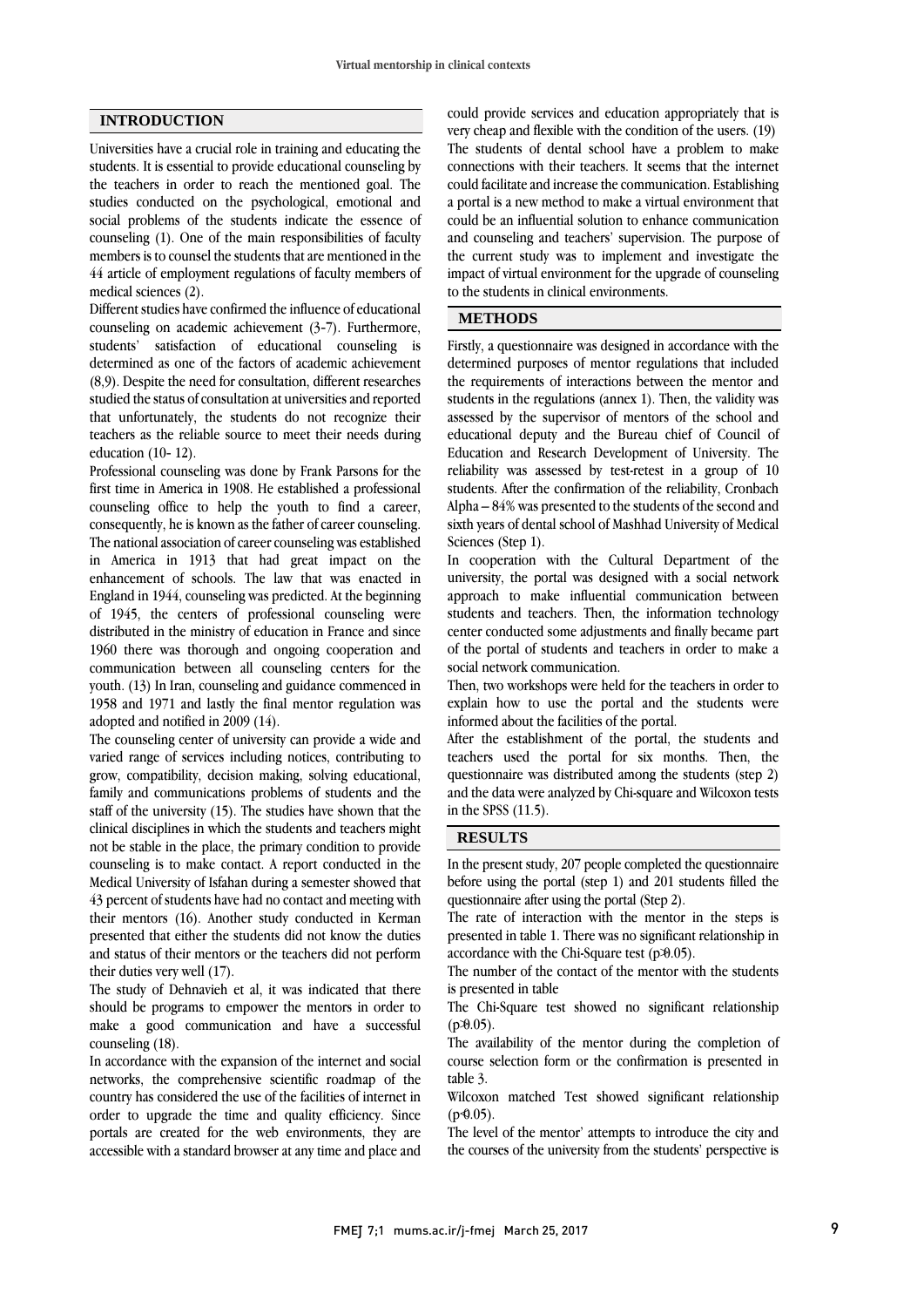| Table 1. The number of referral to the mentor in each step |                |                     |          |                     |  |
|------------------------------------------------------------|----------------|---------------------|----------|---------------------|--|
| The number of referral to the                              | Step 1         |                     | Step 2   |                     |  |
| mentor in each step                                        | number         | Frequency (percent) | Number   | Frequency (percent) |  |
| Did not have                                               | 140            | 76.5                | 136      | 74.8                |  |
| once                                                       | 27             | 14.8                | 44       | 18.7                |  |
| twice                                                      | 10             | 5.5                 | 7        | 3.8                 |  |
| Three times                                                | $\overline{4}$ | 2.2                 | 4        | 2.2                 |  |
| Four times                                                 | $\Omega$       | 0.0                 | $\Omega$ | 0.0                 |  |
| Five times                                                 | $\Omega$       | 0.0                 | $\Omega$ | 0.0                 |  |
| Six times                                                  | $\overline{c}$ | 1.1                 | 1        | 0.5                 |  |
| Total                                                      | 183            | 100                 | 182      | 100                 |  |

| Table 2. The number of mentor's contacts with the student in each step |          |                     |        |                     |
|------------------------------------------------------------------------|----------|---------------------|--------|---------------------|
| The number of mentor's<br>contacts with the student in                 | Step 1   |                     | Step 2 |                     |
| each step                                                              | Number   | Frequency (percent) | Number | Frequency (percent) |
| Did not have                                                           | 164      | 91.1                | 165    | 91.2                |
| Once                                                                   | 10       | 5.6                 | 10     | 5.5                 |
| Twice                                                                  | 6        | 3.3                 | 4      | 2.2                 |
| Five times                                                             | $\Omega$ | 0.0                 | っ      | 1.1                 |
| Total                                                                  | 180      | 100                 | 181    | 100                 |

| Table 3. The level of availability of the mentor in each step |        |                     |        |                     |
|---------------------------------------------------------------|--------|---------------------|--------|---------------------|
| The level of availability of the                              | Step 1 |                     | Step 2 |                     |
| mentor                                                        | Number | Frequency (percent) | Number | Frequency (percent) |
| Very low                                                      | 61     | 31.6                | 43     | 22.2                |
| low                                                           | 39     | 20.2                | 31     | 16.0                |
| Average                                                       | 65     | 33.7                | 75     | 38.7                |
| Very                                                          | 24     | 12.4                | 40     | 2.06                |
| Very much                                                     | 4      | 2.1                 | 5      | 2.5                 |
| Total                                                         | 193    | 100                 | 194    | 100                 |

presented in table 4. The Wilcoxon matched Test showed significant relationship in this case  $(p\cdot 0.05)$ .

The level of the mentor's attempt to introduce the rules and procedures of research, education, and cultural programs is depicted in table 5.

The Wilcoxon matched Test showed significant relationship  $(p<sub>0.05</sub>)$ .

The level of counseling about future career and education in the two steps is presented in table 6. The Wilcoxon matched Test showed significant relationship (p˂0.05).

The level of counseling in the educational programming and study methods is shown in table 7. The Wilcoxon Matched Test showed significant relationship  $(p\triangleleft 0.05)$ .

The level of counseling in the fields of extra-curriculum activities and also scientific and cultural programs is presented in table 8. There was significant relationship in accordance with the Wilcoxon Matched Test ( $p=4.05$ ).

The level of the mentors' intervention in the recognition and solving problems that are influential on education is shown in table 9. There was significant relationship regarding the Wilcoxon Matched Test (p $\Phi$ 0.05).

### **DISCUSSION**

The present study determined that most of the students did not meet their mentor before using the portal. Furthermore, it was shown that the use of the portal has increased the connection with the mentor to some extent. However, it was not statistically significant. In the study of Salimeh and his colleagues conducted in Isfahan in 2010, it concluded that 28.9% of the students had no meeting with their mentors. (16)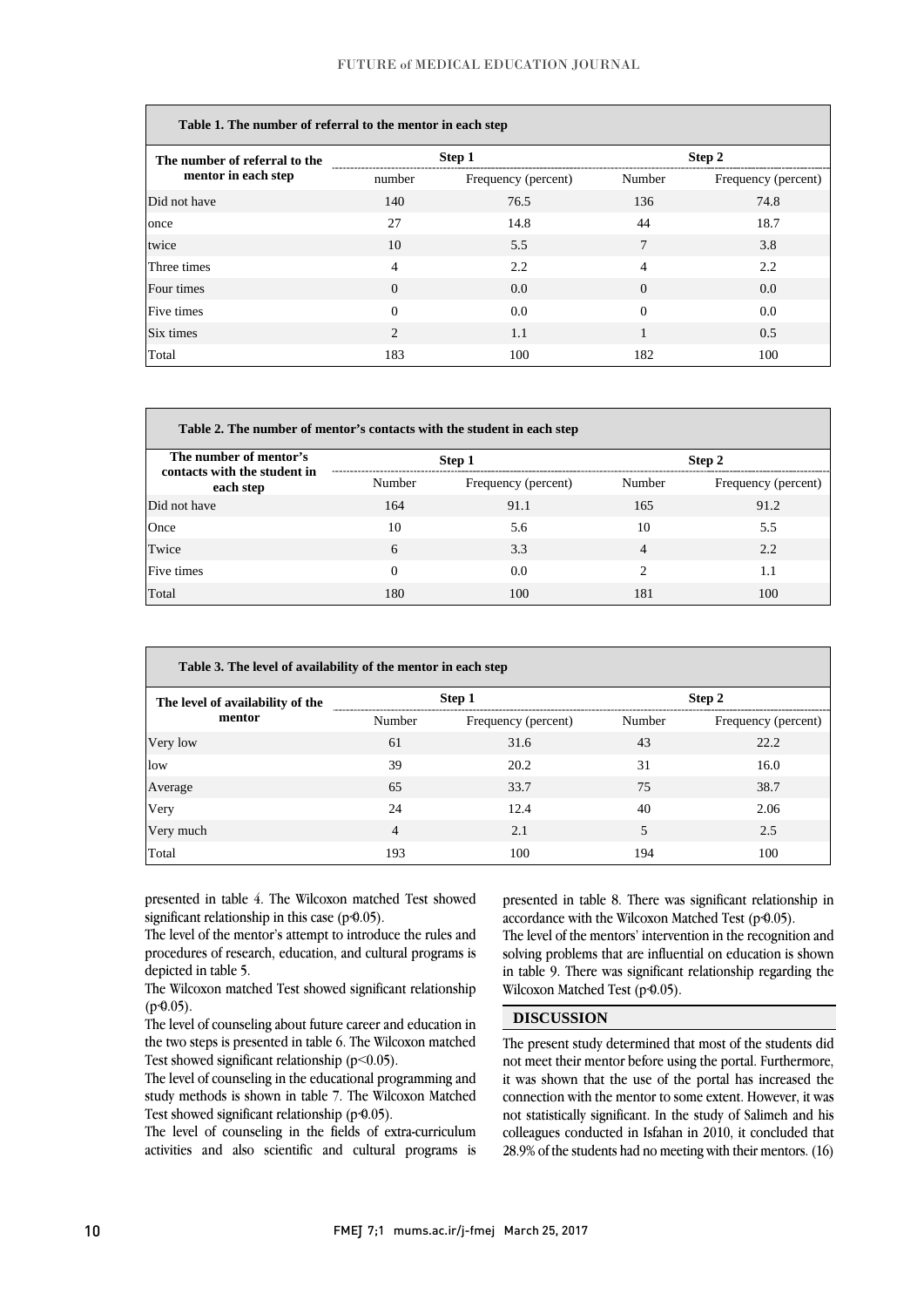| Table 4. The level of mentor's attempt to introduce the city and courses of the university from the students'<br>perspective |               |                     |                |                     |
|------------------------------------------------------------------------------------------------------------------------------|---------------|---------------------|----------------|---------------------|
| The level of mentor's attempt to<br>introduce the city and courses of                                                        | Step 1        |                     | Step 2         |                     |
| the university from the students'<br>perspective                                                                             | Number        | Frequency (percent) | Number         | Frequency (percent) |
| Very low                                                                                                                     | 119           | 64.7                | 91             | 47.9                |
| low                                                                                                                          | 34            | 18.5                | 56             | 29.5                |
| Average                                                                                                                      | 28            | 15.2                | 33             | 17.3                |
| Very                                                                                                                         | $\mathcal{L}$ | 1.1                 | 8              | 4.2                 |
| Very much                                                                                                                    |               | 0.5                 | $\mathfrak{D}$ | 1.1                 |
| Total                                                                                                                        | 184           | 100                 | 190            | 100                 |

| Table 5. The level of mentor's attempt to introduce the rules, education and research procedures and cultural<br>activities in each step |                |                     |          |                     |  |
|------------------------------------------------------------------------------------------------------------------------------------------|----------------|---------------------|----------|---------------------|--|
| Mentor's attempt to introduce the<br>rules, education and research                                                                       | Step 1         |                     | Step 2   |                     |  |
| procedures and cultural activities                                                                                                       | Number         | Frequency (percent) | Number   | Frequency (percent) |  |
| Very low                                                                                                                                 | 115            | 62.5                | 86       | 45.3                |  |
| low                                                                                                                                      | 38             | 20.7                | 64       | 33.7                |  |
| Average                                                                                                                                  | 28             | 152                 | 37       | 19.4                |  |
| Very                                                                                                                                     |                | 0.5                 | 3        | 1.6                 |  |
| Very much                                                                                                                                | $\mathfrak{D}$ | 1.1                 | $\Omega$ | 0.0                 |  |
| Total                                                                                                                                    | 184            | 100                 | 190      | 100                 |  |

**Table 6. The level of counseling in future carrier and continuing education from the students' perspective in each step**

| The level of counseling in future |        | Step 1              |        | Step 2              |  |  |
|-----------------------------------|--------|---------------------|--------|---------------------|--|--|
| carrier and continuing education  | Number | Frequency (percent) | Number | Frequency (percent) |  |  |
| Very low                          | 121    | 65.8                | 96     | 50.5                |  |  |
| low                               | 26     | 14.1                | 56     | 29.5                |  |  |
| Average                           | 25     | 13.6                | 27     | 14.2                |  |  |
| Very                              | 8      | 4.3                 | 10     | 5.3                 |  |  |
| Very much                         | 4      | 2.2                 |        | 0.5                 |  |  |
| Total                             | 184    | 100                 | 190    | 100                 |  |  |

The few number of referral shows that counseling has not been successful in the university.

Our study presented that 91.1% of the students have had no contact with their mentor. Moreover, it was determined that the portal could not make any influential change in this respect. This result could be due to mentors' lack of knowledge about their duties to the students or could show the need of follow-ups and the use of incentive and warning factors. Similar to the present study, Hazarvehee conducted a study in Hamadan and reported mentors' lack of knowledge about their responsibilities and were not successful in providing counseling to the students. (20)

The current study determined that after the use of the portal, the rate of availability of the teacher in the required times has increased which was statistically significant. This result shows that one of the reasons that the students do not refer to their mentors is that they are not available at the required times. This problem could be solved with the establishment of the portal and the students can easily reach their teachers. In the study of Adhami and his colleagues in Kerman, the students have stated that they require their teachers mostly when they fill in forms and have official correspondence (17).

The results show that the mentors have been more successful in introducing the city and the university, also the rules and education, research and culture procedures after the use of the portal that was statistically significant. In the study of Adhami, most of the students believed that insufficient counseling was the cause of their educational problems. (17) It seems that using non-verbal methods could be influential in this respect.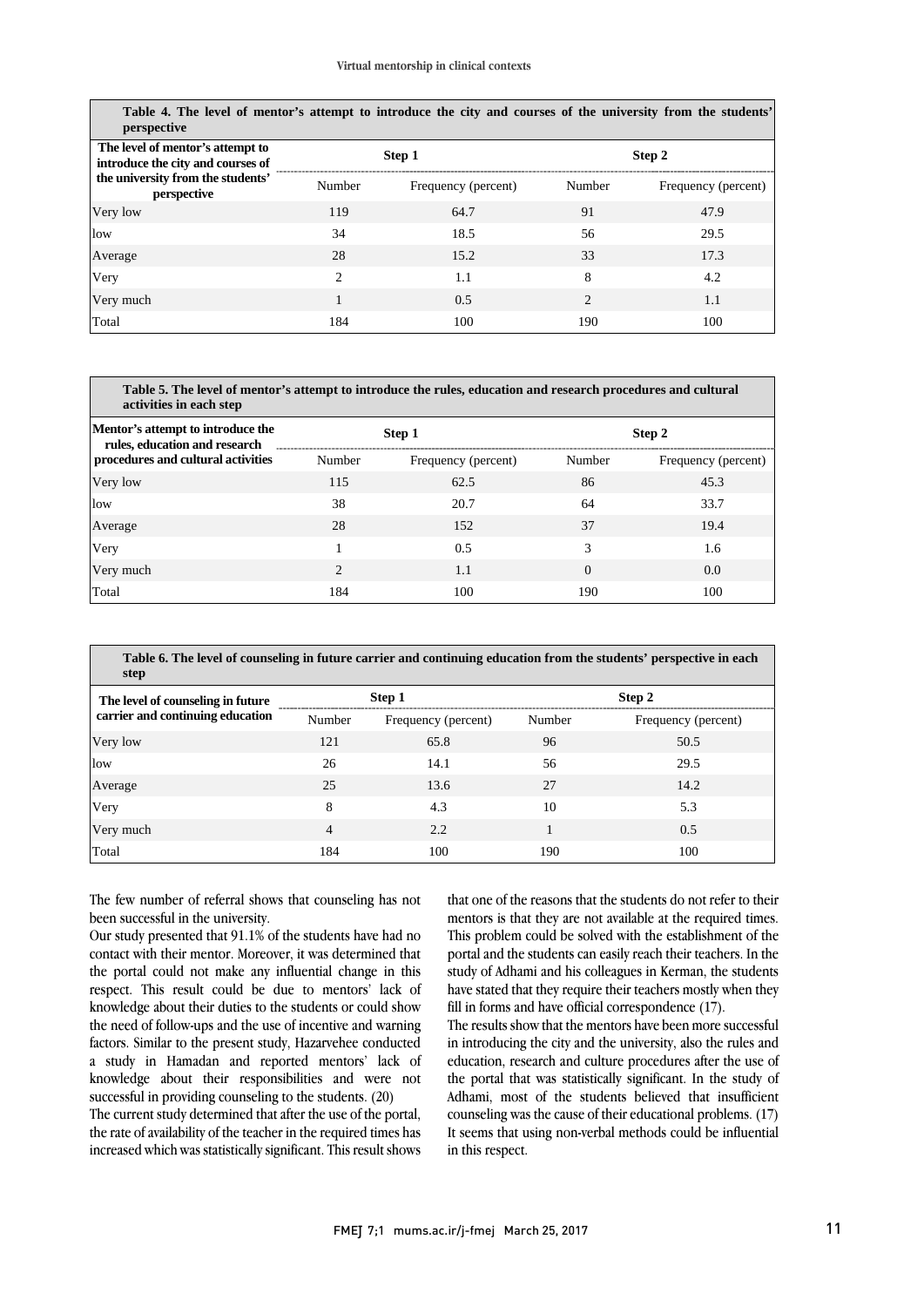**Table 7. The level of mentor's counseling about educational programing and study methods from the students' perspective in each step**

| perspective in each siep                                                              |        |                     |        |                     |  |
|---------------------------------------------------------------------------------------|--------|---------------------|--------|---------------------|--|
| The level of mentor's counseling<br>about educational programing<br>and study methods | Step 1 |                     | Step 2 |                     |  |
|                                                                                       | Number | Frequency (percent) | Number | Frequency (percent) |  |
| Very low                                                                              | 120    | 65.2                | 55     | 28.9                |  |
| low                                                                                   | 29     | 15.8                | 73     | 38.4                |  |
| Average                                                                               | 27     | 14.7                | 40     | 21.1                |  |
| Very                                                                                  |        | 3.8                 | 19     | 10.0                |  |
| Very much                                                                             |        | 0.5                 | 3      | 1.6                 |  |
| Total                                                                                 | 184    | 100                 | 190    | 100                 |  |

| Table 8. The level of mentor's counseling about extra-curriculum programs and scientific and cultural activities |          |                     |          |                     |
|------------------------------------------------------------------------------------------------------------------|----------|---------------------|----------|---------------------|
| The level of mentor's counseling<br>about extra-curriculum programs                                              | Step 1   |                     | Step 2   |                     |
| and scientific and cultural<br>activities                                                                        | Number   | Frequency (percent) | Number   | Frequency (percent) |
| Very low                                                                                                         | 124      | 67.4                | 56       | 29.5                |
| low                                                                                                              | 37       | 20.1                | 80       | 42.1                |
| Average                                                                                                          | 22       | 12.0                | 41       | 21.6                |
| Very                                                                                                             | $\Omega$ | 0.0                 | 13       | 6.8                 |
| Very much                                                                                                        |          | 0.5                 | $\theta$ | 0.0                 |
| Total                                                                                                            | 184      | 100                 | 190      | 100                 |

| Table 9. The level of mentor's intervention in recognizing and solving the non-educational problems that influence<br>students' education from the students' perspective |        |                     |        |                     |  |
|--------------------------------------------------------------------------------------------------------------------------------------------------------------------------|--------|---------------------|--------|---------------------|--|
| The level of mentor's intervention<br>in recognizing and solving the non-<br>educational problems that influence<br>students' education                                  | Step 1 |                     | Step 2 |                     |  |
|                                                                                                                                                                          | Number | Frequency (percent) | Number | Frequency (percent) |  |
| Very low                                                                                                                                                                 | 126    | 68.1                | 59     | 30.9                |  |
| low                                                                                                                                                                      | 37     | 20.1                | 75     | 39.3                |  |
| Average                                                                                                                                                                  | 18     | 9.7                 | 43     | 22.5                |  |
| Very                                                                                                                                                                     | 3      | 1.6                 | 13     | 6.8                 |  |
| Very much                                                                                                                                                                | 1      | 0.5                 |        | 0.5                 |  |
| Total                                                                                                                                                                    | 185    | 100                 | 191    | 100                 |  |

The level of counselling about the future career and continuing the education significantly increased via the use of the portal. In the study of Mojahed and his colleagues, the teachers were weak in the assessment in the following arenas: continuous monitoring, providing a timetable for personal or group counseling (7).

In the present study, the counselling about educational programming and study methods significantly increased. In the study of Adhami, the least satisfaction of the students was about the mentor's performance in "review of academic failure", "encouraging the students meet academic weaknesses" and "review of academic achievement" (17). In our study, the students' satisfaction about recognizing and solving the non-educational problems that are influential on

education increased significantly after the use of the portal. In the study of Aghajani, most of the students have declared that the mentors should concern about education, family, economy and social problems that are influential on the academic failure but they were not satisfied with their mentors in these respects (21).

It sounds that the use of the portal for counseling is an appropriate method in accordance with the cultural limitations with the university, however, it has not enhanced the interaction with the mentor to an acceptable level that could be due to problems in the culture of the use or shortage of facilities. On the condition that the situation changes, it is problem to upgrade.

As it is presented in the study of Krist, people and patients